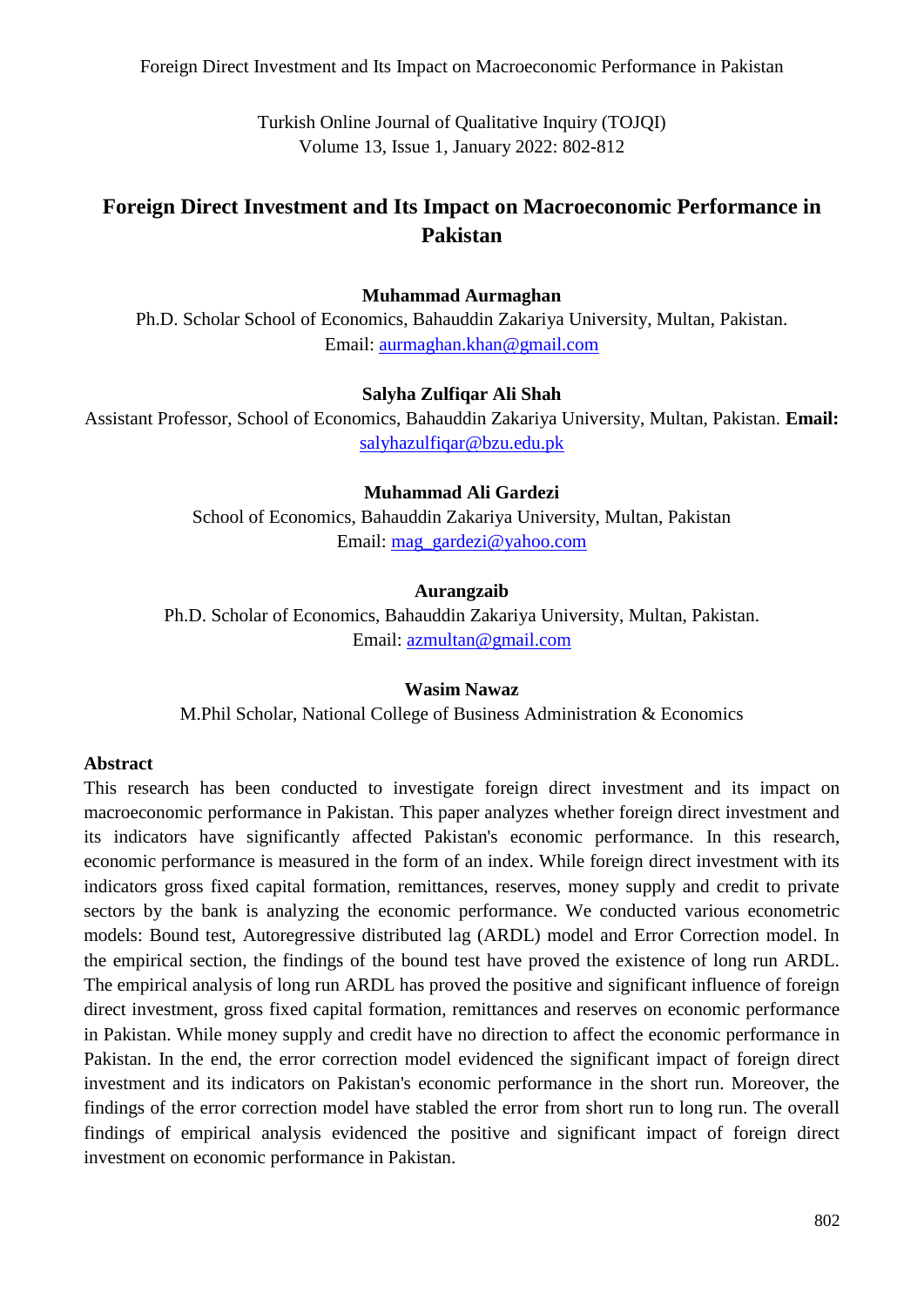**Key Words:** Foreign Direct Investment, Economic Performance Index, ARDL, Error Correction Model

#### **1. Introduction**

Graham (1995) define direct foreign investment is explained: "as an increase in the book value of the net worth of investment in one country held by investors of another country where the investments are under the managerial control of the investor". FDI plays a vital role, and it's a better way to get foreign investment from foreign sources. FDI is a better way for developing countries for accumulating capital from external sources. Over the last few years, developed countries have decreased foreign investment in developing countries. Foreign direct investments have become a popular tool for increasing the economic growth of developing countries. Most of the underdeveloped countries, like that Pakistan, face the problems of high population growth, high burden of foreign debt, level of national income are low, level of capital is low, the process of industrialization is low, saving rate is low, the balance of payment is a deficit, managerial and technical skill is low, and mostly export the raw material etc. Due to a lack of financial resources, developing countries do not finance their development projects properly. Therefore FDI becomes an important tool to overcome this weakness. Why do foreign countries invest in host countries, and why do the host countries promote foreign investment? The investor country wants to earn a profit, and the host country needs foreign investment for their development, so both countries benefit from the FDI.

Due to the following arguments, Pakistan is a suitable country for FDI.

First, the economy of Pakistan can absorb the various shocks, and the business community faces the minimum risk. These stable and favorable environments for investment attract foreign investors to invest in these countries. Second, the Pakistan consumer goods market is largely due to the increasing population. On the other hand, cheap labor reduces the production cost, and the purchasing power of the middle class is growing. Third, Pakistan physical infrastructures are suitable for foreign investors. Finally, According to Hussain (2003), due to the global security situation and strategic consideration, Pakistan is a suitable country for foreign investors.

According to UNCTAD, the Trend in FDI flows upward in 2013. According to this report, nine percent increase in World foreign direct investment in 2013. FDI inflows increased in developed, developing, and transition economies. At first, a rise in investment is started in developed countries, looking for other markets, and spreading to developing countries.

## **II. Literature Review**

Sahoo (2006) studied the relationship between the log of real GDP and foreign investment as % of gross domestic product, labor force growth for 1970 to 2003. Foreign direct investment and its possible determinants are significantly evidenced and have a dynamic association in the long run. The important factors of foreign direct investment inflow are the growth of the labor force, the openness of trade, market size, and the infrastructure index in South Asia regions.

Tang *et al*. (2008) examine the causal association between economic growth, foreign and local investment in china. The data is used from 1988 to 2003in terms of time series. The estimation outcome shows a bidirectional causation relation among growth level of economy and domestic investment, while a one-way causation relation from foreign investment to the development of economy and investment in the domestic term.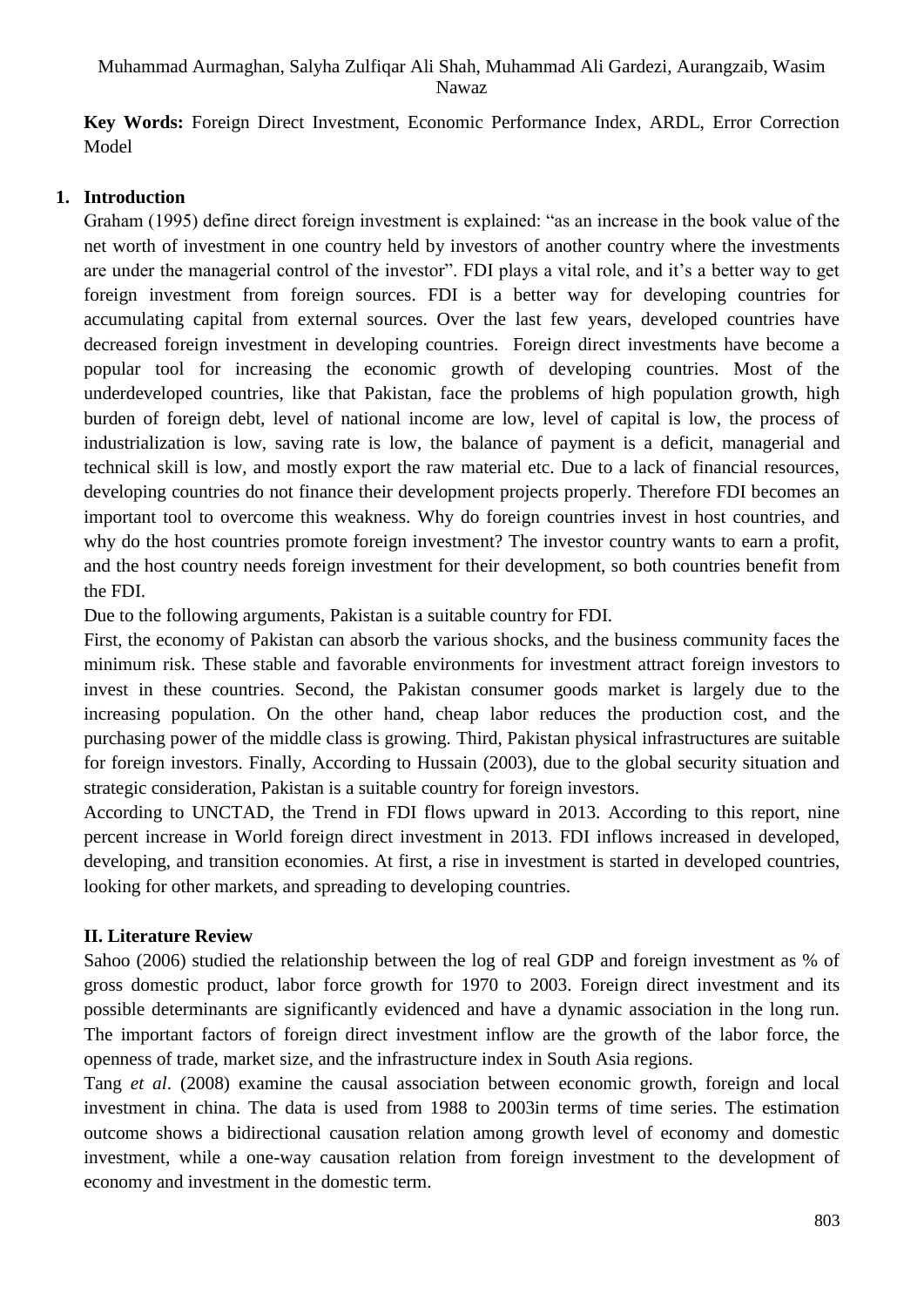Falki (2009) study the link between FDI inflow and GDP through time series data from 1980 to 2006. The OLS method estimates the relationship between GDP growth, labor force, domestic capital, FDI and openness of trade policies. The finding suggests an opposite and insignificant association between direct foreign investment and gross domestic product inflow.

Gudaro *et al*. (2010) discovered the association between FDI and GDP through time series data from 1981 to 2010. The variables GDP, FDI, and CPI found the direct and important relationship between GDP and direct foreign investment. In contrast, the opposite and important association was obtained between gross domestic product and inflation.

Shaikh (2010) explored the causality affiliation between economic growth, trade and investment by foreigners in Pakistan. The researcher used the quarterly data of time series 1998 to 2009. They found that the bidirectional connection between foreign investment, economic development and export and these two factors are important to enhance economic growth in Pakistan.

Shahzad *et al*. (2012) examined the factors that influence the foreign investment inflows in Pakistan, while the time series data is collected for the desired purpose from 2001 to 2011. The researcher used foreign investment as the dependent variable and gross domestic growth rate, degree of openness, corruption control index, inflation and political stability as independent variables. The research study suggests that Pakistan policymakers restructure the foreign direct investment policy to attract the FDI inflow in Pakistan.

Anna *et al*. (2012) explored the association between interest rate and FDI by using the data from the period 2009 to 2011. They used the variables such as interest rate, inflation, gross domestic product, exchange rate, labor cost and risk factors. The study found a negative relationship between foreign direct investment and labor cost, interest rate, risk factors, and inflation but positive relation with gross domestic product.

FaridUllah and Rauf (2013) analyzed the effect of macroeconomic indicators on the growth level of selected Asian economies by covering the data from 1990 to 2010. Findings from empirical analysis proved that saving and foreign direct investment are positively related to the GDP of sample countries, but other variables are negatively related to GDP.

Saqib *et al*. (2013) explored the bond of GDP and foreign investment. The figures measure this bond from 1981 to 2010. The empirical analysis found a positive relationship between domestic investment and GDP. At the same time, the opposite association is found among FDI, debt, trade, inflation and gross domestic product.

#### **III. Data and Methodology**

To examine the impact of foreign investment on macroeconomic performance in Pakistan, different sources are used to collect the data of time series for the period of 1972 to 2014.

#### **a. Concept of Variables used in the Study**

Following are the main variables used in this study

## **Gross Domestic Product**

It is the value in the market finalizes following all goods and services produced domestically during a specific period. However, GDP does not include the primary and intermediate goods because of double-counting error, while it only includes final goods. Furthermore, GDP includes only those final goods produced within the country boundary and within a specific period.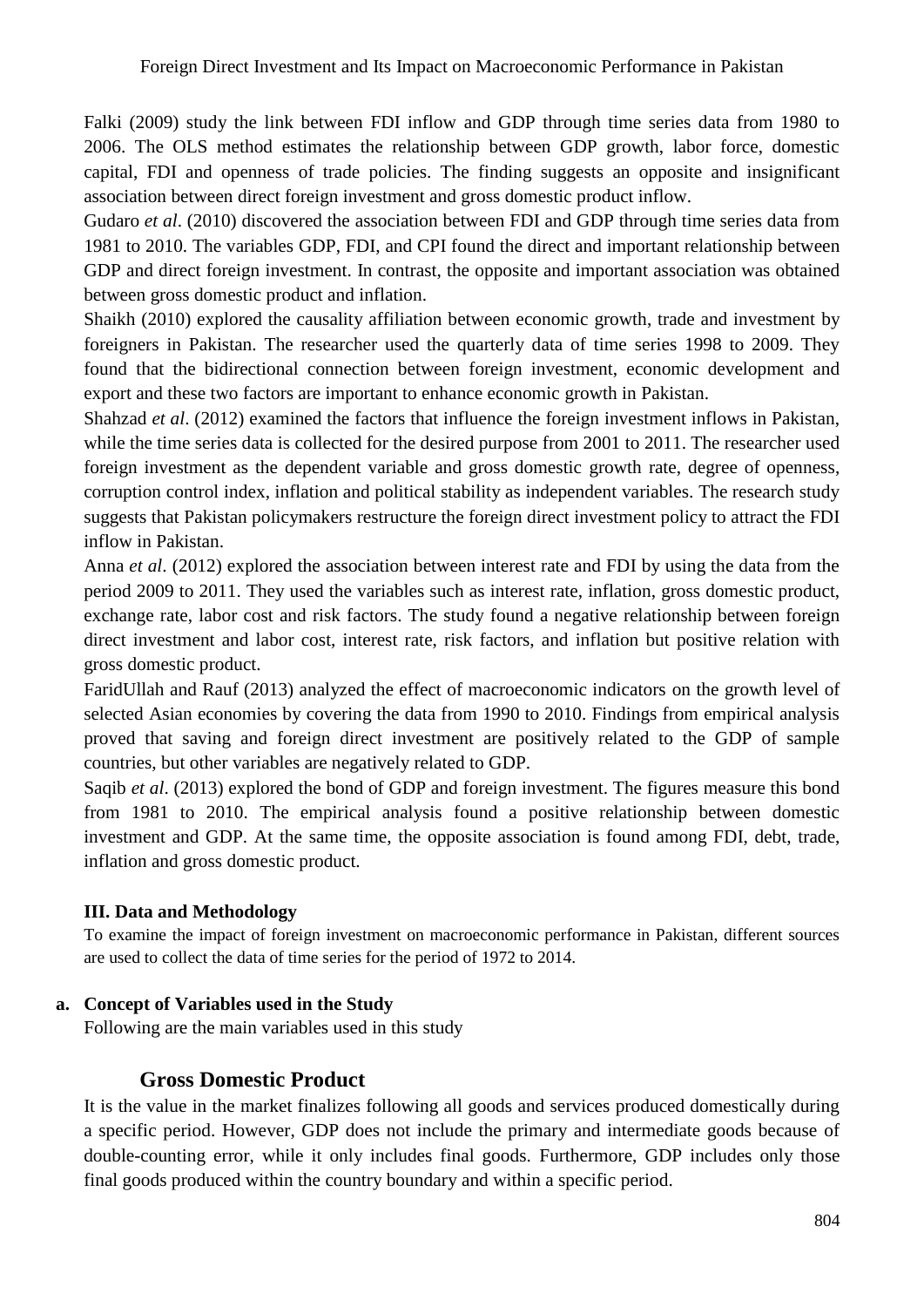#### Muhammad Aurmaghan, Salyha Zulfiqar Ali Shah, Muhammad Ali Gardezi, Aurangzaib, Wasim Nawaz

#### **Foreign Direct Investment**

The direct investment by the firm or investor in which they are the efficient regulator, and get investment opportunities in the world market, refers to foreign direct investment. In concern of manufacturing sector, FDI involves a physical setting up conveniences of production in a foreign country. However, in the service sector, FDI involves building services facilities and foothold investment following capital contribution and office building.

#### **Remittances**

According to the  $6<sup>th</sup>$  edition of the BOP manual of the International Monetary Fund. Personal remittances are the sum of the two components, employee's compensation and personal transfers. Employee's Compensation refers to the Seasonal, border, and other short term income of the resident and not resident households. The personal transfer includes all the income received or made by the resident and nonresident households.

## **Gross fixed capital formation**

It is generally called gross domestic fixed capital formation, including the domestically produced new capital goods and import the new or used capital goods from abroad. Capital goods consist of buildings, machinery, equipment, and structure used in the production process. Gross fixed capital formation means making the expenditure on country fixed assets and inventories net change.

# **Money Supply (M2)**

The M2 measure of the money supply consists of M1 and money in deposit accounts. So the increase in money supply will positively impact macroeconomic performance.

# **Credit to the Private Sector by Bank**

Bank provides credit to the private sector in the form of loans and other financial assistance. These credits have a positive impact on macroeconomic performance.

## **Reserve**

A reserve is cash which a bank holds in its accounts. State bank of Pakistan held the foreign currency to reduce the deficit of the balance of payment. So reserve has a positive impact on performance at the macro level.

## **b. Model Specification**

This research work started by the functional form to estimate the relationship between economic performance index and foreign direct investment, gross fixed capital formation, remittances, reserve, credit, money supply and all the variables selected as a percentage of GDP.

EPI= f (FDI, GFCF, REM, RES, Credit, M2) Where: EPI = Economic Performance Index FDI = Foreign Direct Investment GFCF = Gross Fixed Capital Formation REM = Remittances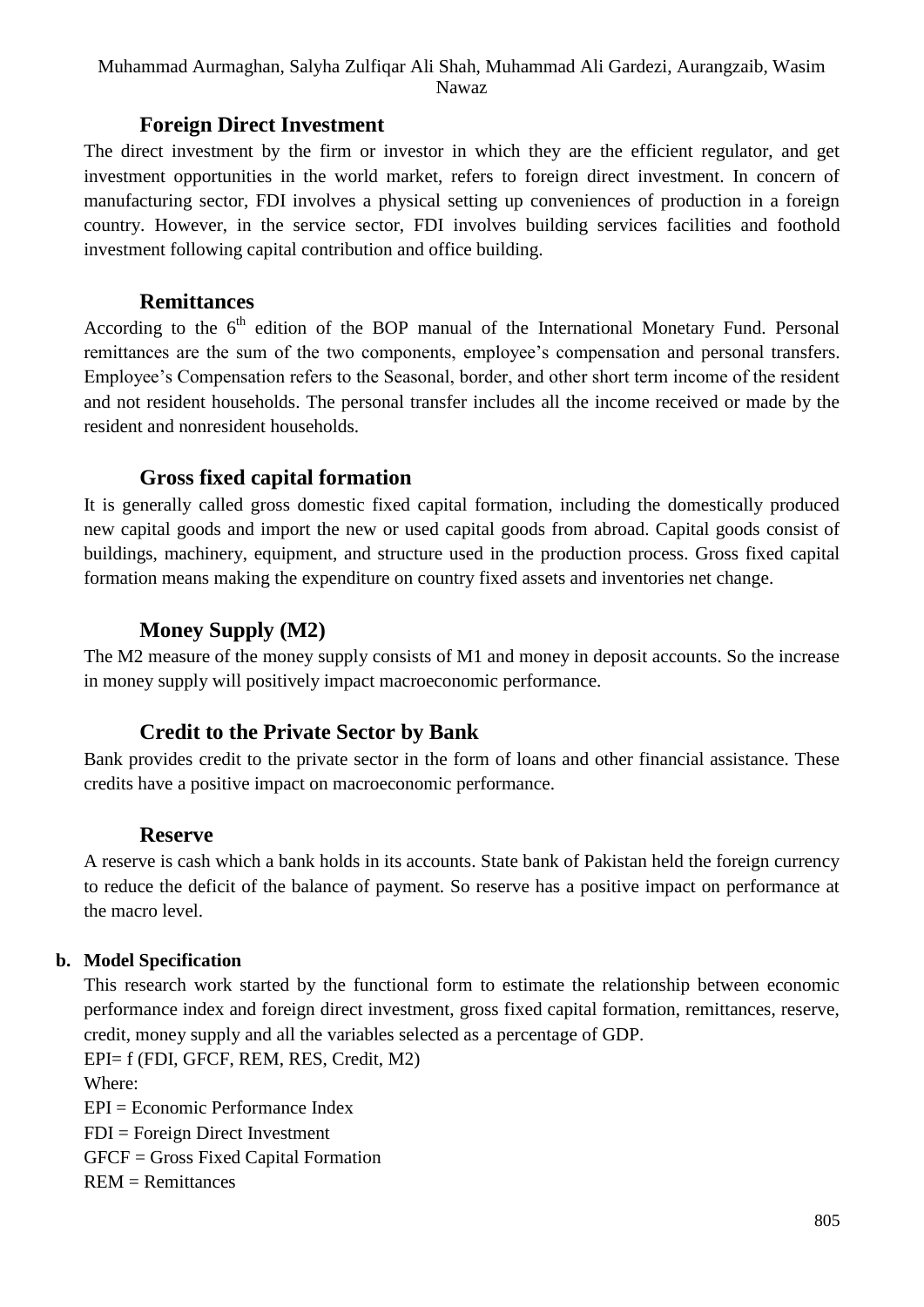$RES = Reserve$ M2 =Money Supply  $Credit = Credit to the Private Sector by Bank$ 

Model in the form of econometric can be written as:

# **EPI=β0+β1FDI+βGFCF+β3REM+β4RES+β5Credit+β6M2+e<sup>t</sup>**

Where  $\varepsilon$ = error term.

# **IV. Result and Discussion**

# **Bound Test / Wald Test**

The bound test is applied for the purpose to find that whether the long term bond among variables exists or not. Under consideration, variables that should be associated in the long term are based on null and alternative hypotheses. In the bound test, the alternative hypothesis should be accepted to prove the long term existence of variables. While table 2 presents the results of the bound test.

Null hypothesis  $H_0: \beta_1 = \beta_2 = \beta_3 = \beta_4 = \beta_5 = \beta_6 = \beta_7 = 0$  (No long run exist) Alternative hypothesis  $H_1: \beta_1 = \beta_2 = \beta_3 = \beta_4 = \beta_5 = \beta_6 = \beta_7 \neq 0$  (Long run exist)

| <b>Equation</b>     | <b>F</b> -statistics | <b>Critical Value of</b> |      | The critical value of Bound |      |
|---------------------|----------------------|--------------------------|------|-----------------------------|------|
|                     |                      | <b>Bound at 5%</b>       |      | at $10\%$                   |      |
| EPI/FDI, REM,       |                      | I(0)                     | I(1) | I(0)                        | I(1) |
| GFCF, CRED, M2, RES | 13.80906             | 2.63                     | 3.62 | 2.33                        | 3.25 |

**Table: 2The F-test for Co-integration**

Note: Pesaran et al. (1996) give the Critical values of lower and upper bound. At the same time, the table of lower and upper critical bound values is given in Appendix.

From the Bound test, calculate the value of F-statistics, which is 13.80906, is greater than the value of upper bound at 1%, 2.5%, 5% and 10%. The given results show that the existence of the long run relationship. It means the alternative hypothesis that supported the long term existence is accepted, and the null hypothesis that does not support the long run existence is rejected.

# **Long Run Estimating Results**

After applying the Wald test to estimate the association among the variables in the long term, now we are capable of estimating the coefficients of the long period through the ARDL technique by measuring the impact of FDI on the macroeconomic performance of Pakistan. To estimate the model on different lags through ARDL technique and result shows that some of the variables are significant and dropped the variables that are insignificant. After some procedure, we are capable of getting the finding of our under consideration model that shows all variables are significant except money supply and credit. Overall performance of our model is satisfactory. The estimated long period coefficient results following the ARDL technique are presented in Table 3.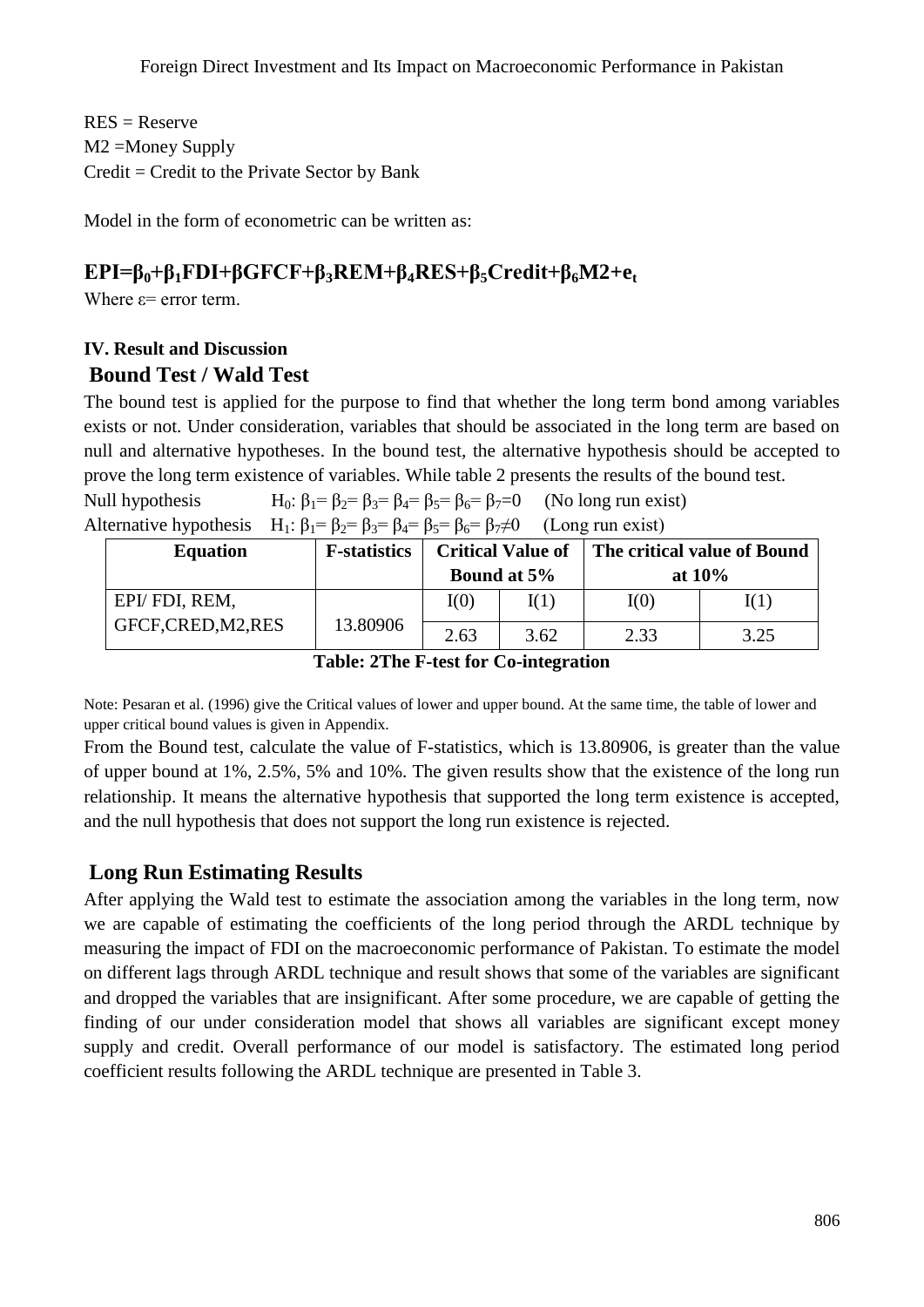| Table: 3 Estimated Long Run Coefficient using the ARDL Approach |                    |                   |             |        |  |  |
|-----------------------------------------------------------------|--------------------|-------------------|-------------|--------|--|--|
| <b>Dependent Variable: EPI</b><br>ARDL(3, 4, 3, 4, 3, 4, 4)     |                    |                   |             |        |  |  |
| <b>Variable</b>                                                 | <b>Coefficient</b> | <b>Std. Error</b> | t-Statistic | Prob.  |  |  |
| <b>GFCF</b>                                                     | 3.048944           | 0.778523          | 3.916317    | 0.0078 |  |  |
| <b>REM</b>                                                      | 3.755549           | 0.764955          | 4.909503    | 0.0027 |  |  |
| <b>FDI</b>                                                      | 7.902110           | 3.792148          | 2.083808    | 0.0823 |  |  |
| <b>RES</b>                                                      | 0.774476           | 0.248413          | 3.117695    | 0.0206 |  |  |
| $\mathbf{M2}$                                                   | 0.146188           | 0.437939          | 0.333808    | 0.7499 |  |  |
| <b>CREDIT</b>                                                   | 0.296747           | 0.275898          | 1.075567    | 0.3235 |  |  |
| @TREND                                                          | 0.001842           | 0.078726          | 0.023403    | 0.9821 |  |  |

Source: Authors' calculation

We have specified six explanatory variables like Personal remittances and Gross fixed capital formation, life expectancy at birth, Domestic credit to the private sector by banks, Trade openness and Government expenditure, and dependent variable (EPI) macroeconomic performance index. Here in this model, we take the six independent variables: foreign direct investment, gross fixed capital formation, personal remittances, money supply, reserves, and credit. The dependent variable is the macroeconomic performance index (EPI).

First, we discuss the impact of the core explanatory variable (foreign direct investment) on Pakistan's macroeconomic performance. The FDI coefficient value is 7.90that illustrates a rise in foreign investment, which significantly improves the performance at the macroeconomic level. It means a 1 percent surge in foreign direct investment leads to an upsurge in the macroeconomic performance of about 7.90 percent. It means that foreign direct investment main factor to determine macroeconomic performance in Pakistan.

Gudaro *et al*. (2010) explored the bond of FDI and GDP (used to measure the macroeconomic performance). They used the variables GDP, FDI and CPI. They found a direct and significant relationship between GDP and FDI while an opposite and significant association was obtained between gross domestic product and inflation. Ahmed *et al*. (2013) used macroeconomic variables such that GDP, rate of interest, rate of inflation and rate of exchange to examine the impact on foreign direct investment inflows. The study concludes that the GDP growth and interest rates are affirmatively related to foreign direct investment. In contrast, exchange rate and inflation are adversely related to foreign direct investment determining the inflows of foreign direct investment.

Our model's second important independent variable is Gross fixed capital formation, which shows a significant and positive impact on Pakistan's macroeconomics performances. This indicates that a rise in Gross fixed capita formation will improve Pakistan Macroeconomic performance. It means a 3.1 percent increase in Pakistan's macroeconomic performance due to a 1 percent increase in gross fixed capital formation. Sahoo (2006) study the bond of GDP with FDI. The GDP accompanies other indicators such as exports, capital formation, labor force, literacy rate, and trade volume. Conclude that direct investment of foreigners and its deterministic determinants have a significant and affirmative association in the long period. The findings of Caroline Kariuki (2015) following trade volume, capital formation and foreign direct investment in African economies are in line with the findings of this research. The outcomes evident the effective rise in inflows of FDI, which comes from efficient trade volume and infrastructure betterment.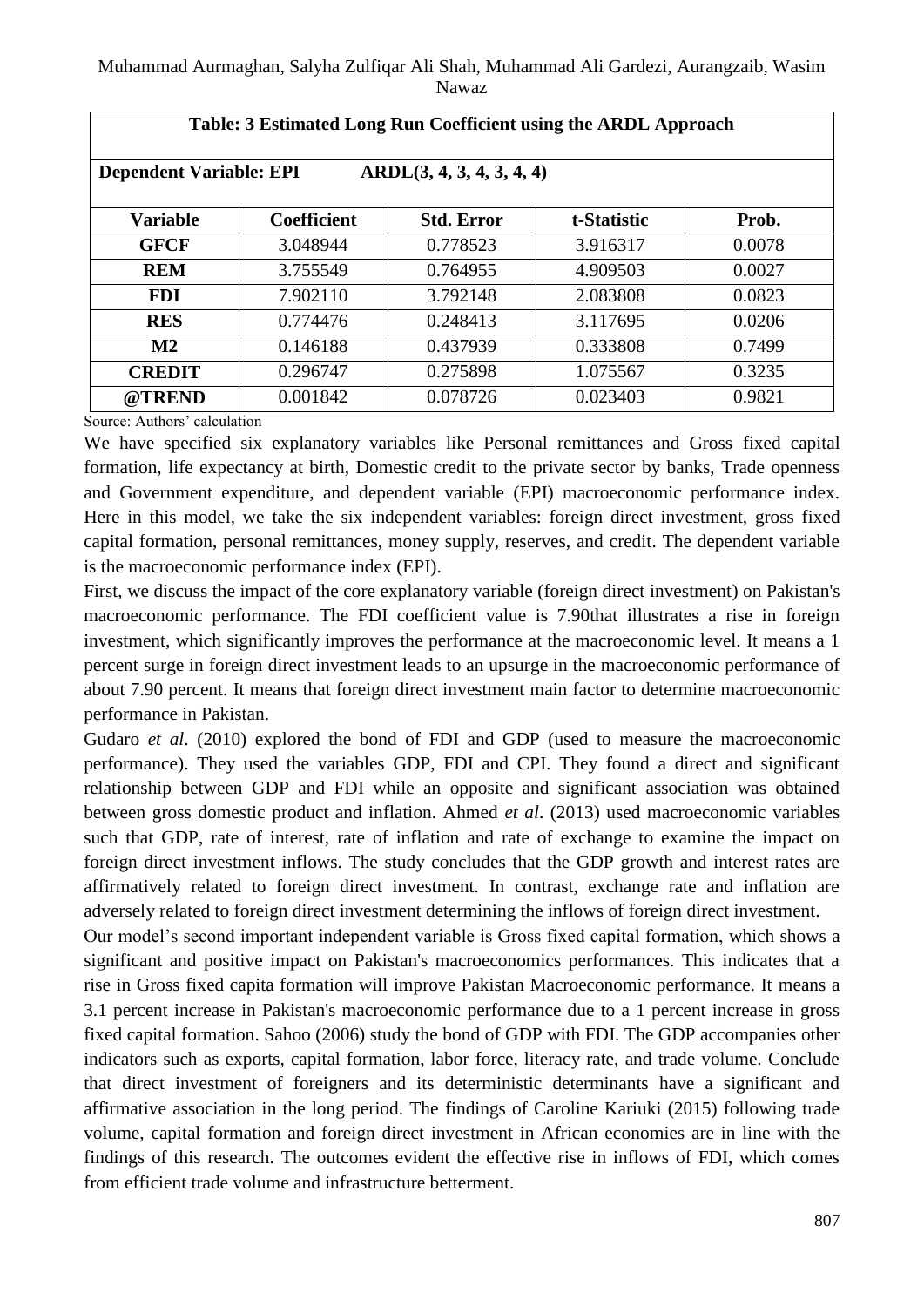The third important factor determining the macroeconomic performance is remittances, which show a significant and positive influence on Pakistan's macroeconomic performance. The value of remittances is 3.6 percent, which indicates that the 1 percent increase in remittance leads to an increase in the 3.6 percent of Pakistan macroeconomic performance. Javed *et al.* (2012) discussed the impression of international remittances on the growth level of the economy and poverty in provinces of Punjab, KPK, Baluchistan and Sind. ARDL technique was pointed out the impression of foreign remittances on the growth level of Pakistan economy and poverty in Pakistan. The research explored that remittances were significantly and positively associated with economic growth.

Here, the fourth important factor is the reserve, which shows the positive and significant impact on Pakistan's macroeconomic performance. The coefficient value is 0.77, which indicates an increase in Pakistan macroeconomic performance by 0.77 percent due to a 1 percent increase in reserves. Yasin and Ramzan (2013) examined the relationship between GDP, Exports. He used the (Solow 1956) model to examine the effect of foreign investment on the rate of growth-restricted by falling returns in the physical assets. The economic growth theory concludes that foreign investment may influence the per capita level of output and growth rate. Using the autoregressive distributed lag model, the study found that direct foreign investment and export volume add less economic growth. There is a short period of time association between dependent and independent variables.

Here fifth and sixth indicator is the money supply and credit, which show the negative impact on macroeconomic performance in Pakistan. The value of the coefficient of the money supply is 0.15, and the value of the coefficient of credit is 0.3 percent, which shows a 0.15 and 0.3 percent decrease in Pakistan's macroeconomic performance due to a 1 percent increase in the money supply. Because the increase in money supply leads to increased inflation, which negatively affects Pakistan's macroeconomic performance. Similarly increasingly credit burden have badly affected the macroeconomic performance of Pakistan, which also badly affect the foreign investment

## **Error Correction Estimating Results**

Here we use the error correction model that is unrestricted to determine the dynamic short-run parameters, and the ECM findings are presented in table 4.

| Table:4 Error Correction Representation for the Selected ARDL Model |             |                   |                           |        |  |
|---------------------------------------------------------------------|-------------|-------------------|---------------------------|--------|--|
| Dependent variable: DEPI                                            |             |                   | ARDL(3, 4, 3, 4, 3, 4, 4) |        |  |
|                                                                     |             | I                 |                           |        |  |
| <b>Variable</b>                                                     | Coefficient | <b>Std. Error</b> | t-Statistic               | Prob.  |  |
| $D(EPI(-1))$                                                        | 0.537938    | 0.096906          | 5.551150                  | 0.0014 |  |
| $D(EPI(-2))$                                                        | 0.354497    | 0.079739          | 4.445690                  | 0.0043 |  |
| D(GFCF)                                                             | $-1.482656$ | 0.407582          | -3.637689                 | 0.0109 |  |
| $D(GFCF(-1))$                                                       | 4.044524    | 0.382363          | 10.577706                 | 0.0000 |  |
| $D(GFCF(-2))$                                                       | 0.737931    | 0.334404          | 2.206707                  | 0.0695 |  |
| $D(GFCF(-3))$                                                       | 2.263256    | 0.326939          | 6.922565                  | 0.0004 |  |
| D(REM)                                                              | 1.434248    | 0.312495          | 4.589673                  | 0.0037 |  |
| $D(REM(-1))$                                                        | $-2.477115$ | 0.401757          | $-6.165711$               | 0.0008 |  |
| $D(REM(-2))$                                                        | $-1.874230$ | 0.353766          | $-5.297934$               | 0.0018 |  |
| D(FDI)                                                              | 14.789476   | 1.237727          | 11.948898                 | 0.0000 |  |
| $D(FDI(-1))$                                                        | $-6.085879$ | 1.000762          | $-6.081244$               | 0.0009 |  |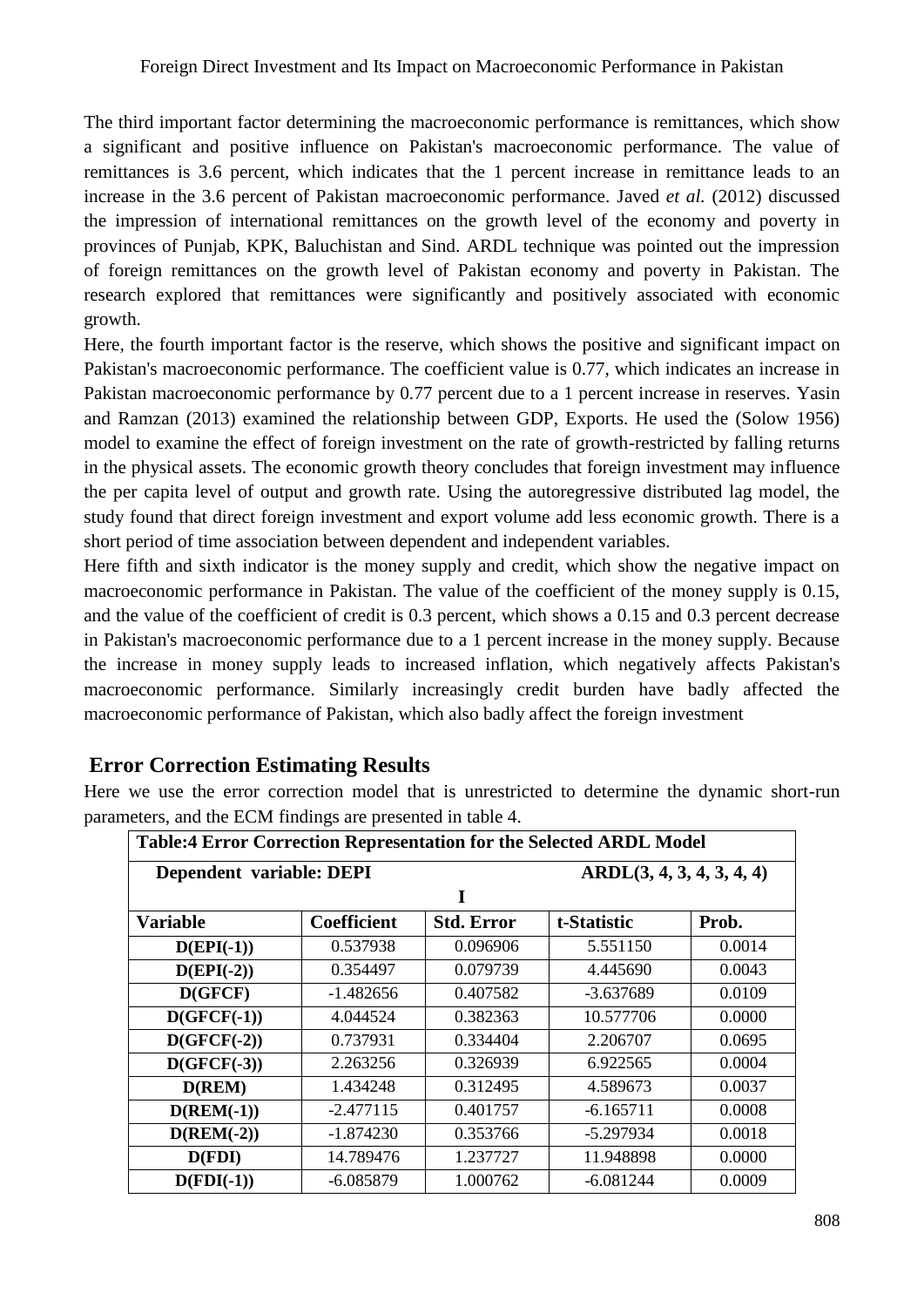Muhammad Aurmaghan, Salyha Zulfiqar Ali Shah, Muhammad Ali Gardezi, Aurangzaib, Wasim Nawaz

| $D(FDI(-2))$                                                                    | $-1.127122$ | 0.820201  | $-1.374201$  | 0.2185 |  |
|---------------------------------------------------------------------------------|-------------|-----------|--------------|--------|--|
| $D(FDI(-3))$                                                                    | 4.967200    | 0.938233  | 5.294206     | 0.0018 |  |
| D(RES)                                                                          | $-0.090109$ | 0.080055  | $-1.125596$  | 0.3033 |  |
| $D(RES(-1))$                                                                    | 0.860147    | 0.112477  | 7.647285     | 0.0003 |  |
| $D(RES(-2))$                                                                    | 0.555573    | 0.090351  | 6.149083     | 0.0008 |  |
| D(M2)                                                                           | 1.605435    | 0.136112  | 11.794979    | 0.0000 |  |
| $D(M2(-1))$                                                                     | $-0.138195$ | 0.191391  | $-0.722059$  | 0.4974 |  |
| $D(M2(-2))$                                                                     | 1.103963    | 0.186248  | 5.927386     | 0.0010 |  |
| $D(M2(-3))$                                                                     | 0.451687    | 0.178820  | 2.525938     | 0.0449 |  |
| D(CREDIT)                                                                       | $-0.822927$ | 0.228247  | $-3.605425$  | 0.0113 |  |
| $D(CREDIT(-1))$                                                                 | $-0.376481$ | 0.232335  | $-1.620420$  | 0.1563 |  |
| $D(CREDIT(-2))$                                                                 | $-1.002042$ | 0.210782  | -4.753935    | 0.0031 |  |
| $D(CREDIT(-3))$                                                                 | $-0.475539$ | 0.233825  | $-2.033738$  | 0.0882 |  |
| $\mathbf C$                                                                     | 197.590792  | 12.747035 | 15.500921    | 0.0000 |  |
| $ECMEq(-1)$                                                                     | $-0.848980$ | 0.099511  | $-17.471165$ | 0.0000 |  |
| Cointeq = EPI - $(-3.0489 * GFCF + 3.7555 * REM + 7.9021 * FDI -0.7745 * RES +$ |             |           |              |        |  |
| $0.1462*M2 + 0.2967*CREDIT + 0.0018*@TREND)$                                    |             |           |              |        |  |

Source: Authors' calculations

The above table examined the period of the short-run parameters for the period of the long run relationship through the equation of co-integration. The value of the coefficient of the error correction model is significant and negative. The estimated value of the error correction coefficient is -0.848980 percent. Error correction model indicates the adjustment from the previous year to the equilibrium of the long run. Also, the result of DFDI (foreign direct investment) and Pakistan macroeconomic performance in the short run are significantly and positively associated with each other. Here term "D" represents the variable first difference, and the value of the coefficient is 14.789476. This value shows that Pakistan's macroeconomic performance is 14.789476 due to a 1 percent increase in foreign direct investment. Falki (2009) study the association between direct foreign investment inflow and gross domestic product. The finding suggests that there is an opposite and insignificant association between direct foreign investment and gross domestic product inflow. Roy and Mandal (2012) analyzed the relationship between foreign direct investment and economic growth for selected Asian countries. Granger causality test suggests that for some countries like India, China, Sri Lanka, Pakistan, Phillip Pines, Singapore, and Indonesia, causality direction runs from economic growth to foreign investment. In Malaysia, there is no causality, but only bidirectional causal relation exists in the case of Thailand. Another independent variable is gross fixed capital formation, which has a negative and significant impact on Pakistan's macroeconomic performance. But after taking the first lag of the value becomes positive.

The significant negative impact of credit on Pakistan macroeconomic performance. But after taking the first, second, and third differences, they also become negative. It means that the value of the coefficient of the credit D (credit) is -0.822927, which indicate the 1 percent increase in credit to affect the macroeconomic performance -0.822927 percent inversely. Younas *et al*. (2014) study the association between foreign investment and GDP. To analysis the relationship between the variables GDP, FDI, inflation, external debt, export and domestic investment. His finding shows that foreign investment has directly affected the gross domestic product of Pakistan. On the other side that a decline in inflation will recover economic growth. The rate of exchange has a direct association with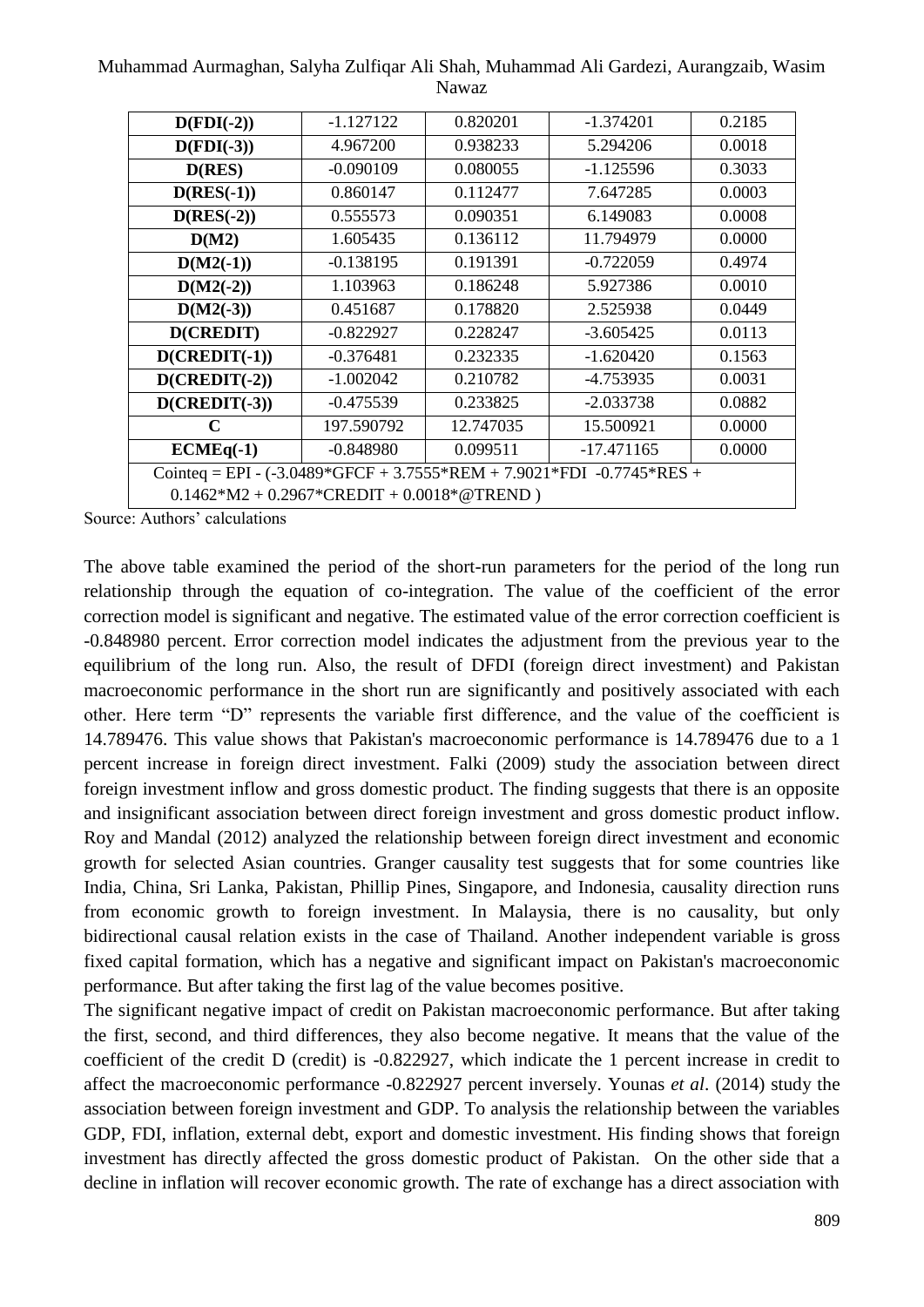a gross domestic product, suggesting that a decline in the value of the Rupee will recover the gross domestic product of Pakistan. Foreign debts show opposite association with growth meaning that increasing foreign debts without increasing investment.

Here value for the coefficient of the forth important factor, money supply, is 1.605435. This value shows the positive and significant impact of money supply on Pakistan macroeconomic performance. Oladipo (2013) examined the macroeconomic factors that determined foreign direct investment in Nigeria and used the variables supply of money, GDP, the openness of trade, expenditures on capital by govt., inflation, interest rate, poverty level, govt. Recurrent expenditure and foreign direct investment of the previous year as independent variables. At the same time, the dependent variable is taken in the form of FDI. The result shows that money supply, exchange rate, interest rate and trade openness positively impact foreign direct investment.

The core reserve coefficient value is negative; they become positive after taking the first difference. If the country's reserve rises, it means that it shows a positive sign about the macroeconomic performance of Pakistan. Because the reserve is used to reduce the balance of payment deficit and improve the value of the currency, this leads to a positive impact on Pakistan's macroeconomic performance.

#### **IV. Conclusion and Recommendations**

To measure the long period association among the variables, we have adaptable the ARDL approach. The association between foreign investment and economic performance index (EPI) is significant and positive in the short and long periods. So foreign investment direct effects increase the investment level in the country's economic performance and improve the country's economic performance. The indirect effects of the FDI are increasing economic growth and creating employment opportunities in the country.

From the Autoregressive Distributed Lag Model, his research work found that gross fixed capital formation is also significant and impacts Pakistan macroeconomic performance because the value of gross fixed capital formation is 3.048944, and this positive association of gross fixed capital formation is supported by the Model of the Harrod Domar.

Another important variable that affects the macroeconomic performance of the country is the money supply. In the short run and long run, money supply positively impacts economic performance at the macro level, but the short run result of money has positive and insignificant related. So the rise in the money supply is helping to improve the investment level in the country. The value of the Credit coefficient is positive and insignificant in the long term and negatively related to macroeconomic performance in the short run. The results of the reserve are direct and significant in the long run but indirect in the short run. It means an increase in the reserve of the country will lead to enhance the macroeconomic performance in Pakistan.

On the basis of the finding of this study, government policymakers should encourage the inflow of foreign investment in the country. So we can achieve the positive impact of foreign direct investment on Pakistan macroeconomic performance if the government adopts the suggested recommendations.

- □ Ensure Friendly Environment For Business
- □ Improvement in Educational Sector
- $\Box$  Improvement in Agricultural Sector
- □ Ensure Political Stability
- $\Box$  Improvement in Quality Of Infrastructure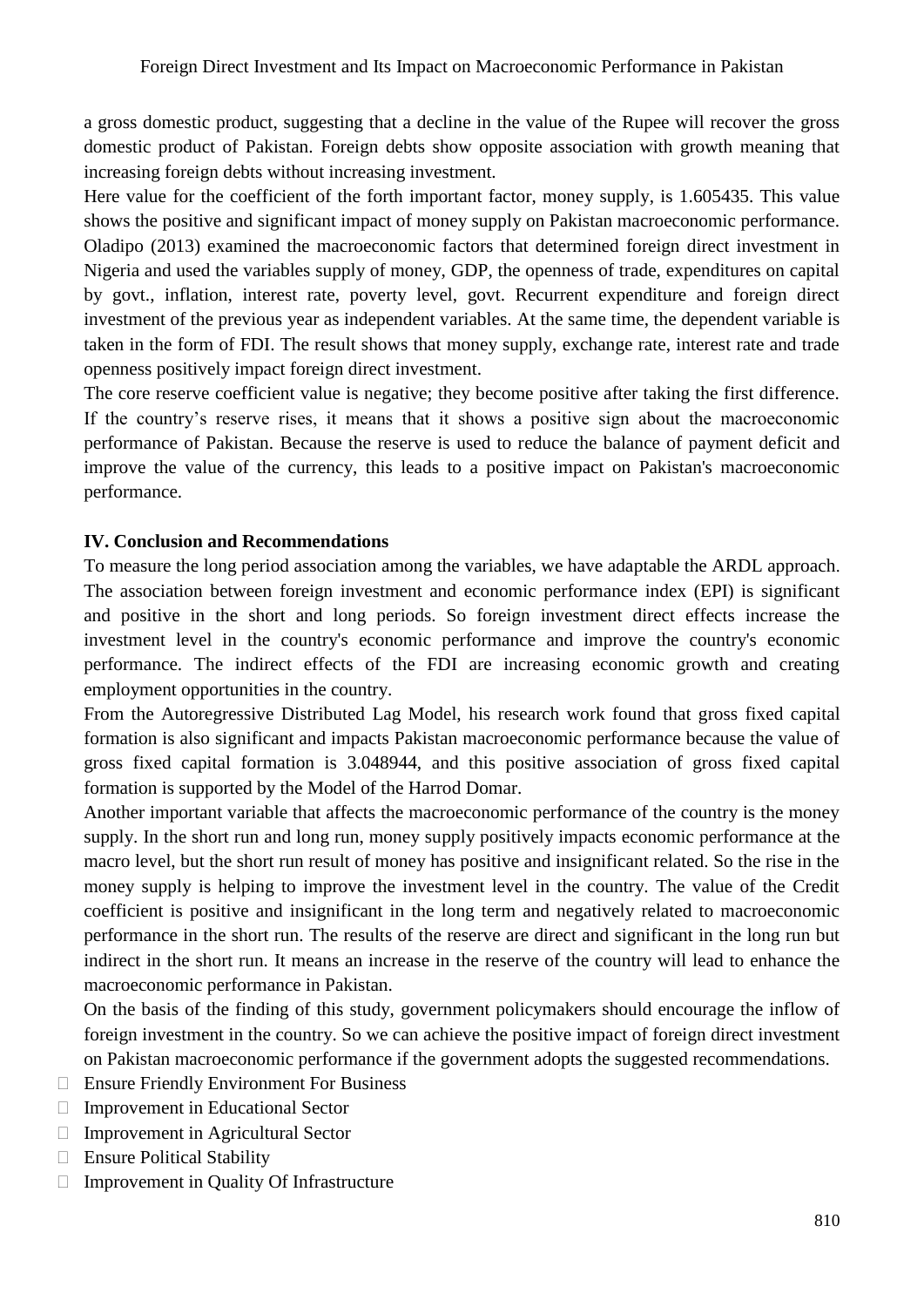## **References**

- 1. Abdul Khaliq & Ilan Noy (2007). Foreign Direct Investment and Economic Growth: Empirical Evidence from Sectoral Data in Indonesia. *Department of Economics Andalas University, Indonesia*.
- 2. Ahsen Mukhtar, Muhammad Asif, Ghamz-e-Ali Siyal, Khalid Zaman (2014). Institutional-Macroeconomic Nexus: Inducement on Foreign Direct Investment (FDI) in Pakistan, *International Journal of Economics and Empirical Research.*
- 3. Amna M. Gudaro, Imran Chhapra & Salman Ahmad Sheikh (2010). Impact of FDI on Economic Growth: A case study of Pakistan, *Journal of Management and Social Sciences Vol. 6, No. 2*.
- 4. Ahmed Imran Hunjra, Syed Ali Raza and Muhammad Usman Asif (2013). Impact of Macroeconomic Variables on Foreign Direct Investment in Pakistan. *Bulletin of Business and Economics, 2(2), 40-52.*
- 5. Anjum Aqeel and Mohammed Nishat (2005). The Determinants of Foreign Direct Investment in Pakistan. Submitted for the 20th Annual PSDE Conference to be held on 10-12 January 2005, *Islamabad*.
- 6. Caroline Kariuki (2015). The Determinants of Foreign Direct Investment in the African Union. *Journal of Economics, Business and Management, Vol. 3, No. 3, March 2015*.
- 7. Chingarande Anna, Blessing Machiva, Roseline T. Karambakuwa, Denhere Webster, Tafirei Felex, Onias Zivanai, Muchingami Lovemore, and Victoria Mudavanhu (2012). The impact of interest rates on foreign direct investment: A case study of the Zimbabwean economy (February 2009-June 2011). *International Journal of Management Sciences and Business Research, 2012, Vol. 1, No. 5. (I SSN: 2226-8235)*
- 8. Dr. NajiaSaqib, Maryam Masnoon & Nabeel Rafique (2013). Impact of Foreign Direct Investment on Economic Growth of Pakistan. *Advances in Management & Applied Economics, vol.3, No.1*.
- 9. Elif Arbatli (2011). Economic Policies and FDI Inflows to Emerging Market Economies. *IMF working paper WP/11/192.*
- 10. Eatzaz and Hamdani (2003). The Role Of Foreign Direct Investment In Economic Growth. *Pakistan Economic and Social Review Volume XLI, No. 1&2 (2003), pp. 29-43.*
- 11. FaridUllah and Rauf (2013). Impact of Macroeconomic Variables on Economic Growth: A Panel Data Analysis of Selected Asian Countries. *GE-IJER(Dec 2013) ISSN:2321-1717.*
- 12. M. Irfan Javaid Attari, Dr. Yasir Kamal & Summayya Nasim Attaria (2009). The Causal Link between FDI and Economic Growth in Pakistan Economy. *The Journal of Commerce, Vol. 3, No. 4*.
- 13. Malik Danish Habib &Saima Sarwar (2013). Impact of FDI on Employment Level in Pakistan: A time series analysis. *Journal of Law, Policy and Globalization Vol.10, 2013*.
- 14. Mahr M. Yousaf, Zakir Hussain & Nisar Ahmad (2008). Economic Evaluation of FDI in Pakistan. *Pakistan Economic and Social Review Volume 46, No. 1*.
- 15. M. Irshad Khan & Shaujaat Ali Khan (2011). Foreign Direct Investment and Economic Growth in Pakistan: A Sectoral Analysis. *PIDE Working Papers 2011:67*.
- 16. Muhammad Irfan Javaid Attari, Dr. Yasir Kamal, and Sumayya Nasim Attaria (2009). The Causal Link between Foreign Direct Investment (FDI) and Economic Growth In Pakistan Economy. *The Journal of Commerce, Vol. 3, No. 4 ISSN: 2220-6043 Hailey College of Commerce, University of the Punjab, PAKISTAN.*
- 17. Nuzhat Falki (2009). Impact of FDI on Economic Growth in Pakistan. *International Review of Business Research Papers Vol. 5 No. 5 September 2009 Pp. 110-120*.
- 18. NaveedShahzad& M. Zahid. The Determinants of FDI in Pakistan. *Abasyn Journal of Social Sciences Vol. 5 No. 1*.